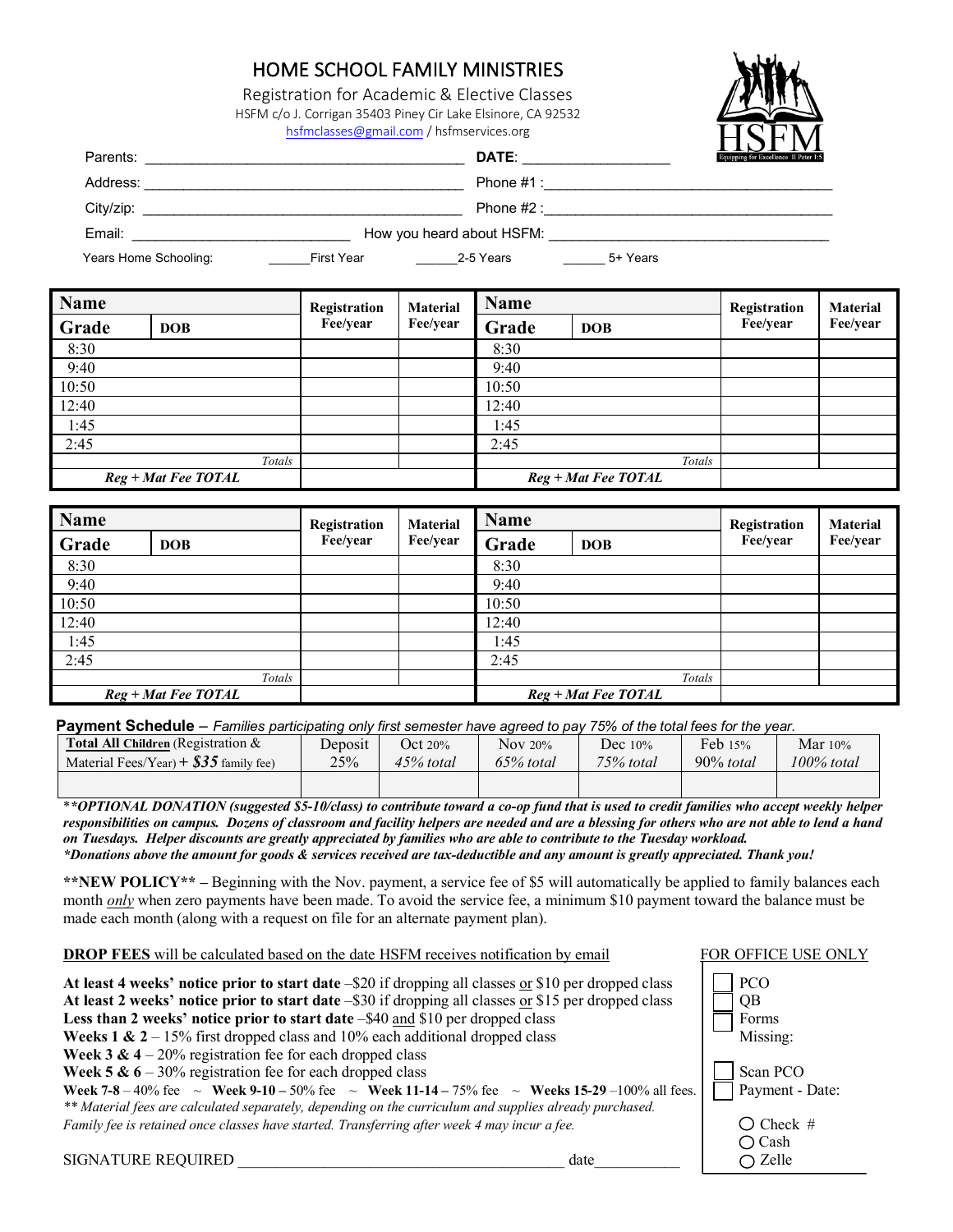# Home School Family Ministries Liability Agreement & Photo Release

I, the parent that I am the parent / legal guardian for my  $children:$   $\qquad \qquad ,$   $\qquad \qquad$ ,  $\qquad \qquad$ ,  $\qquad \qquad$ ,  $\qquad \qquad$ ,  $\qquad \qquad$ ,  $\qquad \qquad$ ,  $\qquad \qquad$ ,  $\qquad \qquad$ ,  $\qquad \qquad$ ,  $\qquad \qquad$ ,  $\qquad \qquad$ ,  $\qquad \qquad$ ,  $\qquad \qquad$ ,  $\qquad \qquad$ ,  $\qquad \qquad$ ,  $\qquad \qquad$ ,  $\qquad \qquad$ ,  $\qquad \qquad$ ,  $\qquad \qquad$ ,  $\qquad \qquad$ ,  $\qquad$ 

\_\_\_\_\_\_\_\_\_\_\_\_\_\_\_\_, and that as such, I am authorized to act on (his/her/their) behalf as well as my own behalf, in entering into this agreement.

In joining this organization, Home School Family Ministries (HSFM), and participating in its services and/or activities (including but not limited to: the PE, academic, and elective classes, etc.), I acknowledge that I remain the sole party responsible for my child(ren), their actions and activities, their care and supervision, their safety, their insurance, and their financial needs, and that no individual or group, HSFM board of directors & officers, administrators, teachers, coaches, the organization/co-op itself, volunteers, staff, employee or contracted persons associated with the organization, any school, church, or PSP, city or other governmental agency (the "released parties"), are assuming that responsibility. Even though I am enrolling with and participating in the organization/coop, the sports/PE activities, academic and elective classes, or other services and activities with my children, I am solely responsible for my child(ren). I am utilizing the assistance of the organization/co-op and the "released parties" for my convenience and assistance, and any activity my child engages in will be under my control and with my knowledge and consent. I, my spouse, or a designated responsible adult will transport, accompany, and remain with my child(ren) at all organizational activities. I accept the responsibility to take whatever action or precaution is necessary to protect my child(ren), to supervise any activity undertaken as part of the organization/co-op/PE program, and to withdraw my child(ren) from any activity or situation that I deem unsafe.

I agree to adequately insure my child(ren) for any and all injury, damage or loss which may be sustained in the course of any activity associated with my child(ren)'s participation or association with the organization/co- op (PE, academic, and elective classes, or other services and activities anticipated by registration with the organization/coop, or otherwise).

On behalf of myself and my child(ren) I hereby waive and release any action or cause of action against the released parties for any activity associated with my child(ren)'s participation or association with the organization/co-op (PE, academic, and elective classes, or other services and activities anticipated by registration with the organization/coop, or otherwise), and I hereby indemnify and agree to hold the released parties harmless thereof, which may be brought by or on behalf of myself, my child(ren) or any other related party, arising from any activity the organization/co-op, sports/PE classes, academic and elective classes, or other services and activities anticipated by registration with the organization/co-op, or otherwise.

I understand that because we live in a litigious society, each member of the organization/co-op is being requested to enter into this agreement, and that mutual consent is necessary for the protection of the organization/co-op and its participants. I am retaining a copy of this agreement for my personal records.

 $Signed:$ 

| Dated: |  |  |  |  |
|--------|--|--|--|--|
|        |  |  |  |  |

#### Photo Release

I give my permission for HSFM to use photographs of my child(ren) taken during academic, elective, and/or PE classes. HSFM may use selected photos for promotional materials or to graphically enhance the website or social media for advertising purposes. I understand that once an image is posted on the website, the image can be obtained by any computer user; however, children's names are confidential and will not be included with the photos. I hereby indemnify and agree to hold the released parties harmless thereof, namely HSFM board of directors & officers, administrators, teachers, coaches, the organization/co-op itself, volunteers, staff, or contracted persons associated with the organization, any school, church, or PSP.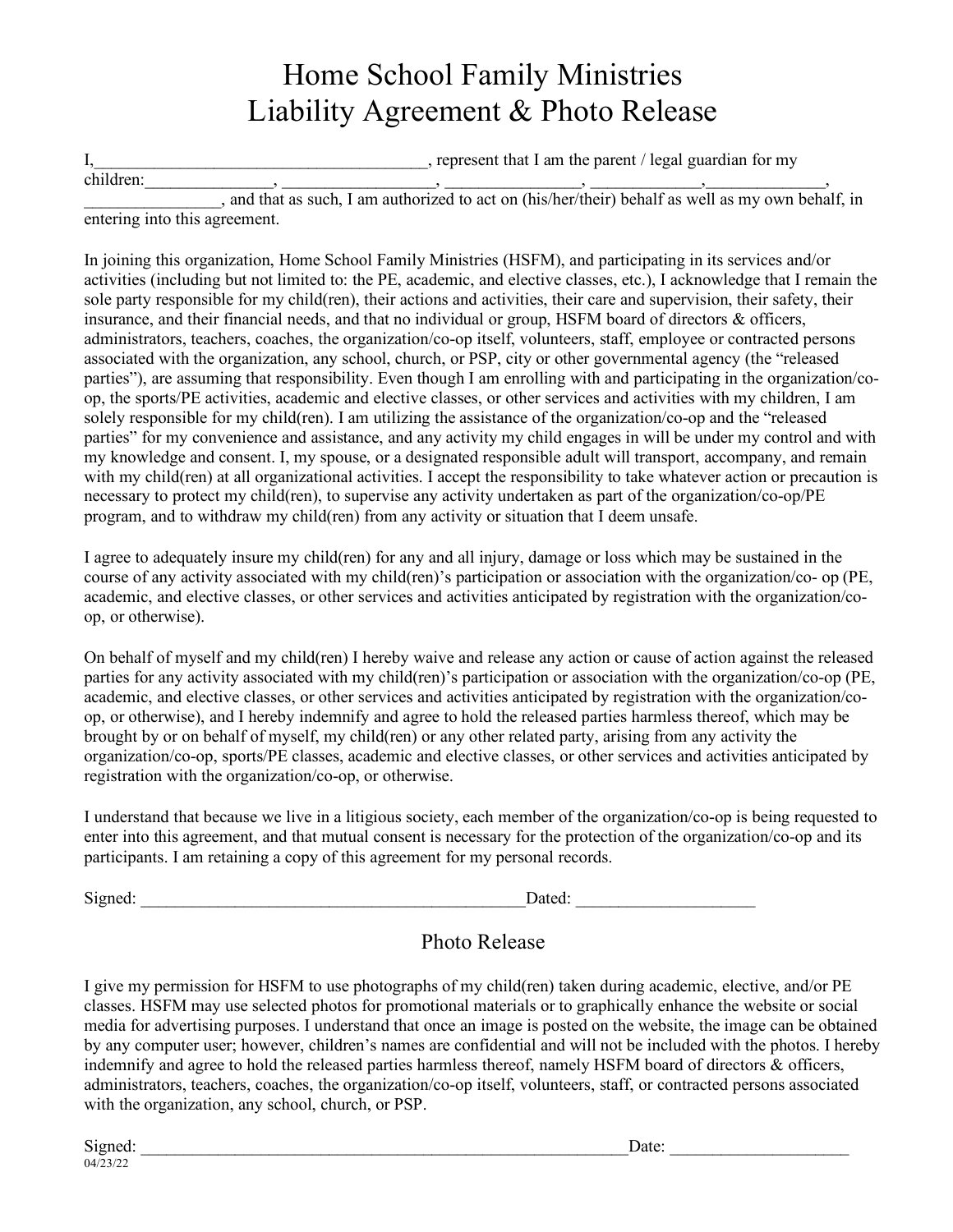# Home School Family Ministries Statement of Faith

*Home School Family Ministries (HSFM) is a 501(c)3 Nonprofit Religious Organization comprised of Christian home school families. The following statements are foundational values essential for the participation of each family in the organization/coop. Your signature is your affirmation that you/your family share in this Statement of Faith and Purpose.* 

1. All persons involved in the organization (including, but not limited to parents, children, employees, volunteers, directors, officers, etc.) profess and promote faith, love, and commitment to Jesus as personal Savior and Lord. We accept the Bible as the inspired Word of God and are yielded to the Holy Spirit to teach and guide us.

2. We believe that Jesus Christ is fully God and fully human, that He was born of a virgin, lived a sinless life, provided for the atonement of our sins by His vicarious death on the cross, was bodily resurrected by the power of the Holy Spirit, ascended back to the right hand of God the Father, and ever lives to make intercession for us.

3. We believe that God is eternally existent in three separate persons: Father, Son, and Holy Spirit. We believe in all the fundamental doctrines of orthodox evangelical Christianity. Participating children also know and love Jesus. They accept parental authority.

4. Participating families have chosen to home school for various reasons. A primary reason for doing so is to train our children in the ways of the Lord and minimizing worldly influences. In our daily lives, we attempt to keep our children's hearts pure in the knowledge of God and His Word. We also attempt to keep our children separate from the destructive influences of our society.

5. Families have sought the association of other Christian home schooling families for our children's physical/sports activities, participation in academic and elective class, or other activities offered through HSFM so that their social environment will be consistent with the teaching and values of our faith.

6. All persons involved in the organization (including, but not limited to parents, students, volunteers, contracted individuals, directors, officers, etc.) acknowledge that everyone involved comprise a team that will together minister to the needs of Christian home schooling families and will ensure that the students' experiences will be consistent with this written statement of faith and purpose.

#### Statement of Purpose

HSFM is a non-profit 501c(3) corporation organized for the purpose of ministering to Christian home school families. HSFM is not a school for student enrollment. Rather, it is a ministry and service to home school parents, organized to assist in the teaching of various subjects and providing academic and elective opportunities that are conducive to a group and classroom environment. Such services are also intended to provide encouragement through fellowship, friendship, academic accountability for older students, and the sharing of counsel and resources.

Services are organized and provided through the efforts of home school families. Teachers and coaches are independently contracted for the services they provide. HSFM incurs and maintains minimal expenses for administrative, bookkeeping, and clerical assistance in order to keep fees for services cost-effective for home school families. Fund raising efforts, which are required by the IRS for tax exemption, are conducted for the sole purpose of keeping fees for services as minimal as possible and for providing optional opportunities for participating families to offset registration expenses. As a non-profit organization, HSFM is able to accept tax-deductible contributions.

In all the services and activities provided or facilitated through HSFM, parents remain accountable as the responsible home educator for grading and crediting their children, utilizing the "credit verses enrichment" check-off grading system per each family's discretion (for high school and some Jr. high classes). Teachers provide learning material, course outlines, class activities, and homework assignments, which are intended to supplement daily home study efforts. Since HSFM is a ministry to home school families, families agree to the parental and financial roles as outlined in the *Liability Agreement* and *Participation Agreement.* 

Church Fellowship:

Signed:\_\_\_\_\_\_\_\_\_\_\_\_\_\_\_\_\_\_\_\_\_\_\_\_\_\_\_\_\_\_\_\_\_\_\_\_\_\_\_\_\_\_\_\_\_\_\_\_\_\_\_\_\_\_\_\_\_\_\_\_\_\_\_\_\_\_\_\_\_ Date:\_\_\_\_\_\_\_\_\_\_\_\_\_\_\_